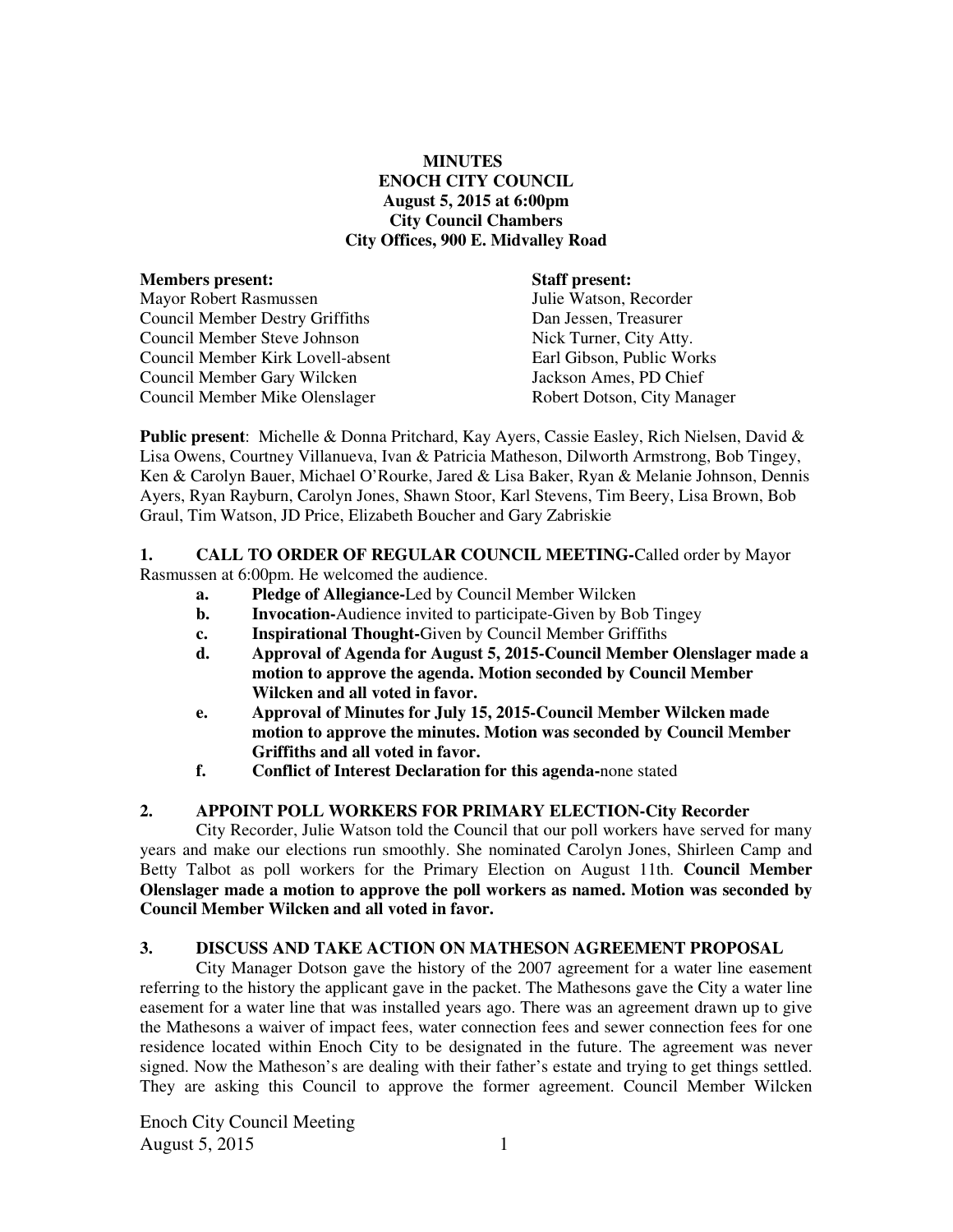confirmed we owe them these fee concessions for the water line easement. It was noted the quit claim deed for the easement was signed but the agreement was not. Ivan said they want it on the record so it is valid and complete for a future time. City Manager Dotson said our attorneys checked and could not find any agreement on file. City Attorney Turner said the Council can motion tonight and then submit the agreement which will be updated with the current date and correct names to sign. **Council Member Wilcken made a motion to accept the agreement as outlined and that it goes onto the record and when they want to make the claim they present the documents. The motion was seconded by Council Member Johnson and all voted in favor.** Ivan asked when this is all put together that we call them to sign it.

#### **4. DISCUSS CHANGES TO SIGN ORDINANCE**

Mayor Rasmussen asked City Manager Dotson to explain this. He said last City Council meeting we discussed changing the sign ordinance because currently no signs are allowed in public right-of- ways. At the Council's request and after discussing this with our City attorneys who say we cannot regulate content per the Supreme Court, he and Chief Ames propose to add item 1 to 10-449-A. This clause is an exception for political signs within 21 days before an election and to be removed 24 hours after the election. That is their recommendation because currently most political signs are in violation of our ordinance. City Attorney Turner said this is a great suggestion and if not for the Supreme Court decision they would approve it. Now anytime there is a content based restriction which this is, if sued it would not stand up in court. As our attorneys they cannot recommend this be passed as amended.

Council Member Wilcken suggested we get rid of the sign ordinance altogether for the election. City Attorney Turner suggested we take out subpart A and sub category 1 of the sign ordinance. The real question is, "do we want people to be able to post signs on public property"? If you allow one type of sign you have to allow all signs. Council Member Wilcken said for clarification as it is now no one could post any sign in City rights-of-way. City Manager Dotson said we have a situation now because almost all signs are posted illegally. He discussed the need for the handbill portion of the ordinance to control littering. Our idea was not to have an ordinance we don't enforce and that is why it came up.

Council Member Wilcken said much of the current wording is archaic and refers to things we don't have such as bridges and telegraph poles. He proposes to eliminate this ordinance and have staff rewrite it so it makes sense. City Attorney Turner said the direction staff needs is to answer the question do you want signs to be allowed on public property. If so, you have to allow all signs at all times. There was a discussion of offensive signs and people removing or stealing signs. City Attorney Turner said to clarify the Supreme Court does not define public right-of-way. Mayor Rasmussen said his concern is any type of sign posted anywhere and cleaning it up. Council Member Wilcken said he would like staff to rewrite it so it is simpler and allows signs to be posted in public rights-of-way. City Manager Dotson said as of right now we are not enforcing the law and signs are illegally posted. We know this does not meet Supreme Court standards however this ruling is so new almost no one has had time to implement it and court challenges are out in the future.

Council Member Johnson said he would like to abolish the whole ordinance. Council Member Griffiths suggested the Council pass this tonight and then come back and rework it later so signs currently posted are not in violation. Council Member Wilcken said City Attorney Turner suggested striking letter A and item 1. City staff can come back with something else later. That way we are not unprotected. He said he is not in favor of having the signs removed. He also wants to have an ordinance we are able to enforce. City Attorney Turner said staff needs to know if the Council wants to impose other restrictions such as size, type etc.There was more discussion of issues with signs in public rights-of-way and noted that when signs are placed by people's homes they need to have permission as that appears to be an endorsement of the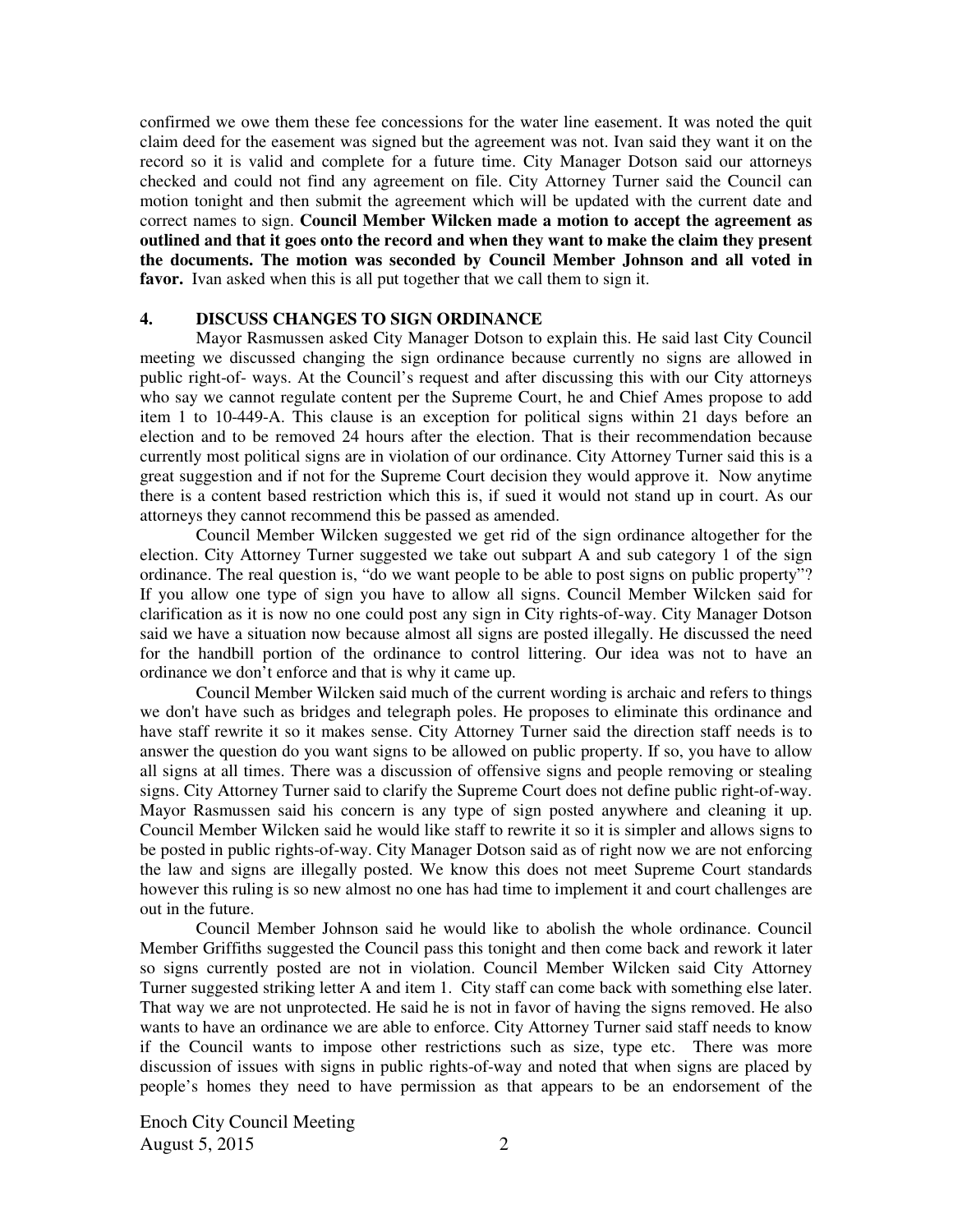candidate. We want to protect against that and not make it a nuisance. Most municipalities allow political signs in public rights-of-way. City Manager Dotson said we will have all signs removed if they don't pass this. If the Council chooses to take out Item A and #1 then the signs will remain in place. We will still have the handbill clause.

## **5. ORDINANCE NO. 2015-08-05-A AN ORDINANCE AMENDING THE ENOCH CITY CODE OF REVISED ORDINANCES, CHAPTER 10-449 REGARDING CAMPAIGN SIGNS**

**Council Member Wilcken made a motion to strike letter A and item 1 and keep B, C & D with instruction to staff to rewrite an ordinance for future approval. Motion was seconded by Council Member Griffiths and a roll call vote was held as follows:** 

| <b>Council Member Griffiths-yes</b> | <b>Council Member Olenslager-no</b>       |
|-------------------------------------|-------------------------------------------|
| <b>Council Member Johnson-no</b>    | <b>Council Member Wilcken-yes</b>         |
| <b>Council Member Lovell-absent</b> | <b>Mayor Rasmussen-yes (to break tie)</b> |
|                                     | <b>Motion passed</b>                      |

City Manager Dotson was assigned to rewrite the ordinance for next Council meeting.

#### **6. PUBLIC HEARING ON NUISANCE ORDINANCE**

Mayor Rasmussen asked for motion to enter the public hearing. **Council Member Johnson so moved. Motion seconded by Council Member Wilcken and all voted in favor.** 

Mayor Rasmussen invited public comments. There were no comments.

Mayor Rasmussen asked for motion to end the public hearing. **Council Member Olenslager made a motion to end the public hearing. Motion seconded by Council Member Wilcken and all voted in favor.** 

#### **7. DISCUSS AND GIVE DIRECTION ON NUISANCE ORDINANCE WORDING**

City Manager Dotson said Council Member Johnson submitted his changes to the Council by email. Council Member Johnson said he took the attorneys suggestions on his original version and removed all mention of God and religion from it. He gave more details about inalienable rights, citizens resolving disputes themselves and the right to face our accusers. He said he also added in some state nuisance items. He took what City Manager Dotson submitted and he added an element which bases nuisances on inalienable rights which is core of American life. Nuisances can be many things and he thought about just going with City Manager Dotson's version but he sees encroachments on our freedoms. Accepting informed risk is included even though our attorney did not see what that had to do with nuisances. There was more discussion of that point and laws that mitigate risk, such as seatbelt laws. There was also more discussion of the right to face your accusers and factors related to that.

Mayor Rasmussen said we have two proposals on the table; the Staff version which is largely based on State Code and Council Member Johnson's revised version. Council Member Wilcken said we have talked about this for months and he appreciates Council Member Johnson's efforts. He said City Manager Dotson cleared this up and made it better and he proposes we accept the staff version as written as the new nuisance ordinance with the understanding that the Council can make changes as needed when circumstances come up.

 Council Member Wilcken made a motion to write the ordinance using the staff recommendations and put it on the next agenda for action. Council Member Olenslager seconded the motion to approve the staff recommendation for the nuisance ordinance. This was not an action item so the Council will vote on the finalized ordinance at the next meeting. Staff was instructed to write the ordinance for the August  $19<sup>th</sup>$  meeting.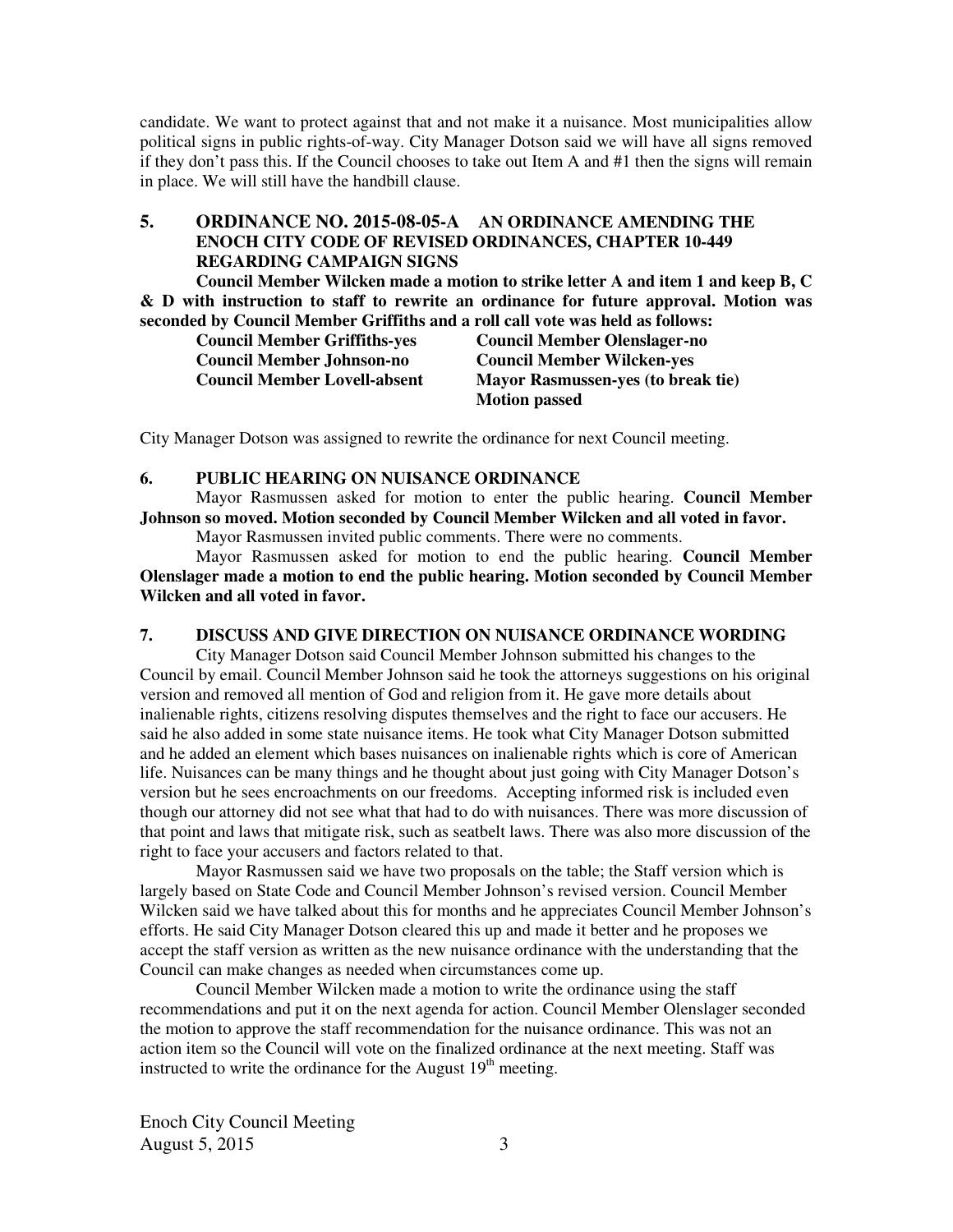#### **8. DISCUSS PLANNING COMMISSION RECOMMENDATION FOR CHANGES TO THE ZONING ORDINANCE**

Mayor Rasmussen invited David Owens and JD Price of the Economic Development Committee (EDC) to come up and give background on this item. David said basically they wanted to make changes to the commercial zoning ordinance. The ordinances we have now are very vague and outdated. City Manager Dotson said the ECD was assigned to look at ordinances to see if there are things that hamstring or create more challenges for economic development. This was also a charge from the Governor's Office of Economic Development for municipalities to review ordinances and remove roadblocks to commercial development. They worked on this project for months and months. David Owens added that as a committee they also had questions about zoning ordinances and whether they are proper or violate rights.

It was noted that when the Planning Commission sent this to the City Council they had some negative responses opposing zoning. David Harris, Planning Commission Chairman who had to be out of town tonight wrote a letter to the Council. JD Price read the letter. *(See attached letter*). The letter essentially said that eliminating zoning would not be beneficial and he wanted to highlight the reasons they made this recommendation. One is to better communicate to developers what is allowed in the various commercial zones. These things were not communicated well in the current ordinance. The advantages are to give the community some control over uses which in turn enhances property values. JD stressed this is a plan. The current Zoning Ordinance was disorganized and they basically organized it to be a guide for businesses considering coming into Enoch. This is about property rights and protecting them. This is the most unrestrictive way to not infringe on others rights so all can live together and be compatible.

Council Member Wilcken asked how long they worked on the plan and was told about one year. He said the City Council has had this for only four days and they need more time to review it. Council Member Wilcken said he would like to table this tonight so they can digest it better. He has questions about landscaping requirements for one. Council Member Johnson said he appreciates the hard work and time that went in to this but he also thinks the public should be able to hear more about the example of Houston that he likes. Our country is progressing and trying to exert more control. He does not want more government control and wants freedoms. He cited more comments about Houston and their lack of zoning policies. He thinks this is too strict and will repel business. Mayor Rasmussen said the Planning Commission went through a process including holding a public hearing. He added the City Council would be open to people getting in touch with them so they can decide this matter in the best interests of the community as a whole. JD Price quoted Benjamin Franklin saying "failing to plan is planning to fail". David Owens added there are elements of state law in here that we can't change.

City Manager Dotson clarified what this says. The EDC started the process by viewing different types of commercial entities and what the property looks like. In the Zoning Ordinance now the Neighborhood Commercial (N-C) and Community Commercial (C-C) were very brief so they elaborated to clarify and make it mean something. He referred to the zoning map saying Regional Commercial (R-C) is where you go to do business not in the residential neighborhoods. Regional Commercial zones are where transportation comes together and has sufficient land to manage big business. Almost anything can come in on Highway 91 or Minersville Highway. Those types of businesses make no sense in context of Neighborhood Commercial (N-C). We see an example of that on 200 North in Cedar City where many homes have been converted to small commercial businesses. The new ordinance puts more specifics into force to protect the neighbors from something that could change property values. He explained the Community Commercial (C-C) and Regional Commercial (R-C) where we reduced restrictions for big stores who already know what they are doing from past experience. He explained the Administrative and Professional Office (P-O) zone and the Research/Industrial Park (R/I-P).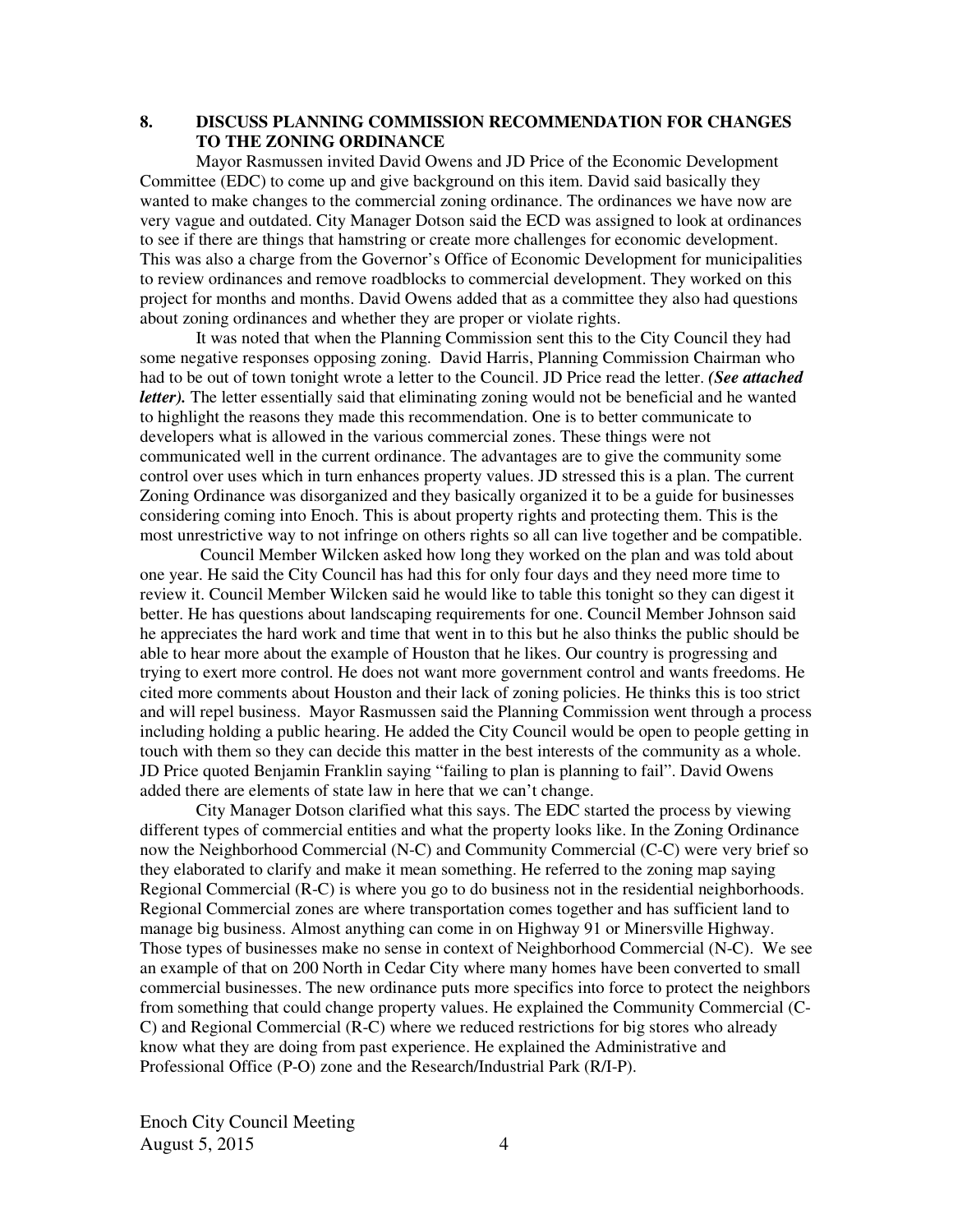Council Member Wilcken said to clarify this does not change any zoning in the City but just redefines it. Council Member Olenslager said he was in attendance at the Planning Commission meetings and they did a good job. Those meetings are public meetings and the Council keeps putting things off. Businesses tend to flock together and we are trying to provide the environment for that. Cam Findlay, also an EDC member added they took a lot from other cities that have paid big fees to have their plans made. Much comes from Lehi which attracts more business than anywhere else in the State. This helps us plan for the future so we don't have to reinvent the wheel each time a business wants to come in.

Mayor Rasmussen asked the City Council when they would like to vote on this. City Attorney Turner added that City Attorney Kuhlmann looked this over and is good with it. Using Lehi is one of the best examples we could have. Council Member Wilcken suggested giving them a month to study this. Mayor Rasmussen asked for a motion to table. **Council Member Wilcken made a motion to table the changes to the Zoning Ordinance until September 3rd. The motion was seconded by Council Member Griffiths and all voted in favor except Council Member Olenslager who voted no.** Motion passed 3 to 1.

### **9. ORDINANCE NO. 2015-08-05-B AN ORDINANCE AMENDING THE ENOCH CITY ZONING ORDINANCE, CHAPTERS 17 AND 18 TO FURTHER DEFINE REQUIREMENTS IN COMMERCIAL ZONES**

Tabled until September 3, 2015.

### **10. PRESENTATION FROM HALF MILE ROAD RESIDENTS ON FUNDING OF CURB, GUTTER AND SIDEWALK**

City Manager Dotson said he and Melanie Johnson have discussed this at length and he recapped the discussion adding the sewer re-compaction has been completed and all tests were above 90% with the average at 94%. All culverts have been realigned and the barrow ditches are 4 inches deeper to allow for weed block and gravel between culverts. He clarified that the asphalt to be laid is paid for from Class C road funds which can only be used for that purpose. Some are concerned that the drainage discussion will be over if asphalt is laid but that is not so.

City Manager Dotson said we want to be part of a solution and it is not just Half Mile Road that needs to be considered. One thing that needs to happen is a comprehensive storm drainage plan. We have a basic plan in the Capital Facilities Plan (CFP) but it is not comprehensive enough to cover the whole City. The challenge is what the standard should be in relation to all roads. When you change any structure you affect others. He gave more details about the drainage plan in the CFP and what we could afford at the time it was prepared. In discussion with Melanie, the engineers and with Gary Zabriskie of Five County Association of Governments they came up with a challenge. One is financing a change in Half Mile Road and how to pay for that but also how any change there would affect others. A plan is needed.

City Manager Dotson introduced Gary Zabriskie who explained how the CIB Board makes decisions. They receive revenue from federal lands leased for mineral extraction; coal, natural gas and oil mainly. Half of the royalties from extracted materials goes to the federal government and half comes to Utah and then to the Community Impact Board or CIB to alleviate impacts from mineral extraction. Any municipality can apply for funding as all are affected. Iron County is considered a non-producing county. Typically projects in non-producing counties can only get low interest loans and the applicant might have to match 50%. They generally approve projects that will benefit the whole community not just one area and that is the main issue. Melanie said the last time they presented to the City Council she had hoped they understood the residents of Half Mile Road are not just concerned about their street but care about all of Enoch and would love to see a plan in place. Gary said the CIB wants well planned projects. The standard interest rate is  $2 \frac{1}{2} \%$ . If you have a revenue stream to fund a loan then there is no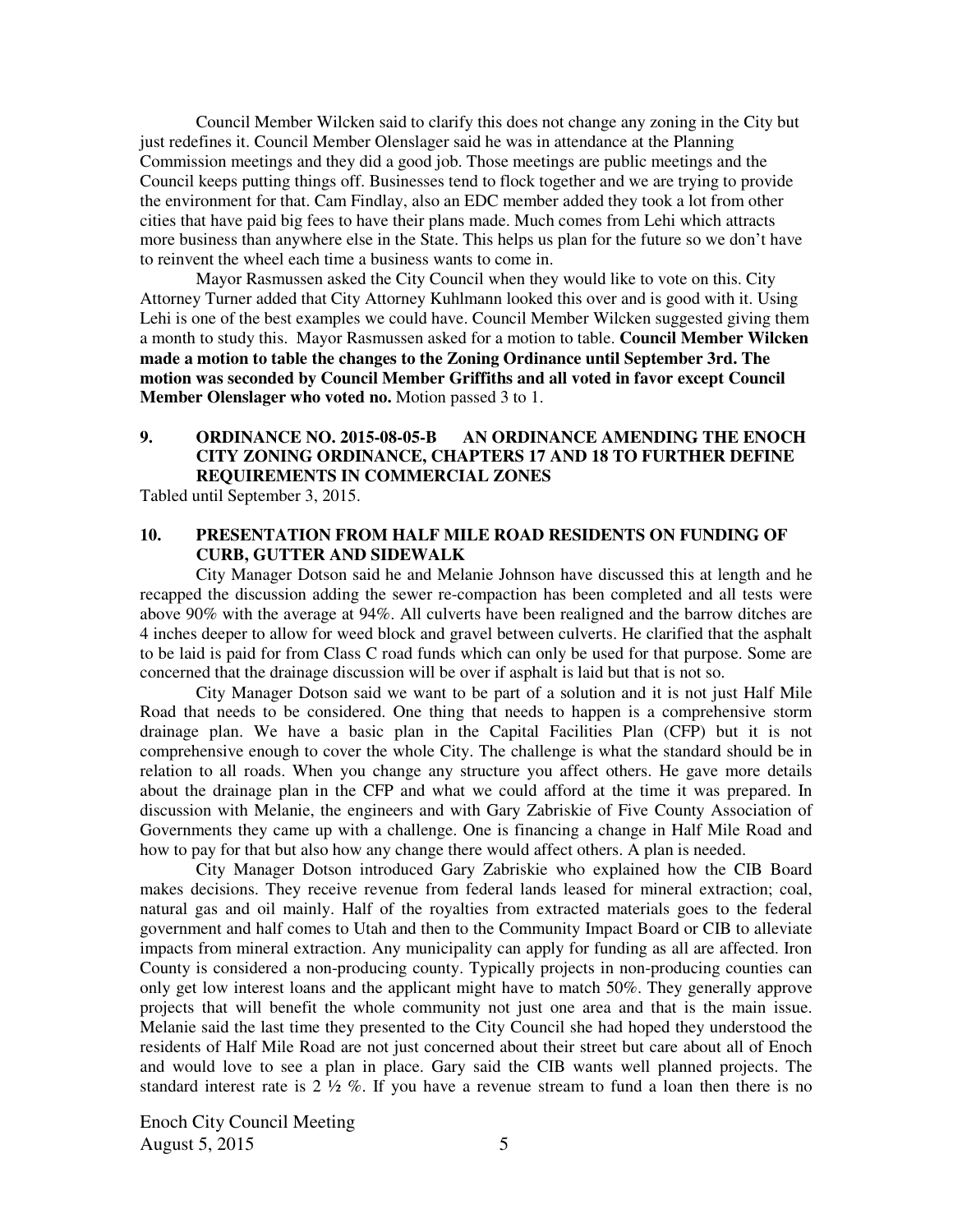problem on getting a loan from CIB. He gave examples in the "five county area" of projects that have been funded. He recommends doing the planning study first for the whole community to determine a drainage plan and to know what you need for cost estimates. This project has been included on our prioritized lists for many years. There was a brief discussion of the culinary well and that this drainage planning project would not compete with that for funding because planning is separate from a construction project.

City Manager Dotson said we do have basic drainage plans. The issue for staff is fixing the choke points. We have a fund now for storm drainage to be used to fix choke points and we need to continue to do that anyway. The NRCS project was huge and solved some problems but not all. If the Council chooses to create a comprehensive drainage plan we can use that plan for various things including for our impact fee analysis. We can't implement a fee without the study. A comprehensive plan could require some ordinance changes too. Now when development occurs we make sure the storm water goes by the property. We may want to require a developer to retain water on the property. He gave the example of The Ridge, Phase 11B which will be a retention pond instead of a house.

 City Manager Dotson said to be sustainable we request that we go forward to create a comprehensive drainage plan and apply to CIB for the funding. That will protect properties and would be for the whole City. This will be planned by an engineer and it makes sense to do that for the whole City for a certain size event. The City Council is representing everyone and we would be doing our job in this area.

 Council Member Wilcken asked about the asphalt for Half Mile Road expressing concern about getting that done now. It was noted again that the paving is covered by Class C road funds and could go ahead now. There was more discussion about details of the drainage study and what the definition of "comprehensive" could mean. Right now there are unknown factors like what size event we should plan for. In talking with different engineers we could be looking at \$30,000 to \$40,000 for this planning grant of which the City would pay half. If this includes an impact fee study it could be a bit more. Gary Zabriskie confirmed that is realistic based on his experience.

City Manager Dotson said zoning makes a big difference in this too. If zoning creates hard surfaces where water runs off that is a factor. Council Member Wilcken asked Gary Zabriskie about the timetable on this noting that prairie dog issues held up our NRCS project and caused us to be working in the winter to meet deadlines. Gary said all we are talking about now is the planning which does not have deadlines. We then move to construction are there timeframes for that but it would be a separate project.

Gary explained the CIB cycles. Next October is application time. Funding is in June. Council Member Wilcken asked if we do the planning for a citywide project does that commit us to build the whole thing. Gary said CIB expects follow through but the actual construction can be in phases. There would be a loan element in each phase and there are bonding costs and legal costs. We would do that in accordance with the plan if we are able to cover the funding and repayment schedule with our City revenue. Gary said the plan will decide the phasing and match it to revenue from fees. The study can look at the fees to see if they are adequate Gary said.

Council Member Olenslager said we would have to increase our fees significantly for these loans. City Manager Dotson said we don't know the numbers and need the planning study first. They want the City Council to give them consent to apply for the planning grant. Dan said tonight we are asking for the money to put up the match for the study and with that we get an impact fee study too. Gary said doing the planning gives a leg up for funding for the project later on. The CIB will buy into this when it is well planned. City Manager Dotson said the trade-off is administratively we were saving money to fix a little problem here and there. Fixes are based on choke points so we are reacting to an issue when it happens and we often don't know how that affects others down the road. Our CFP is not a comprehensive plan and a comprehensive long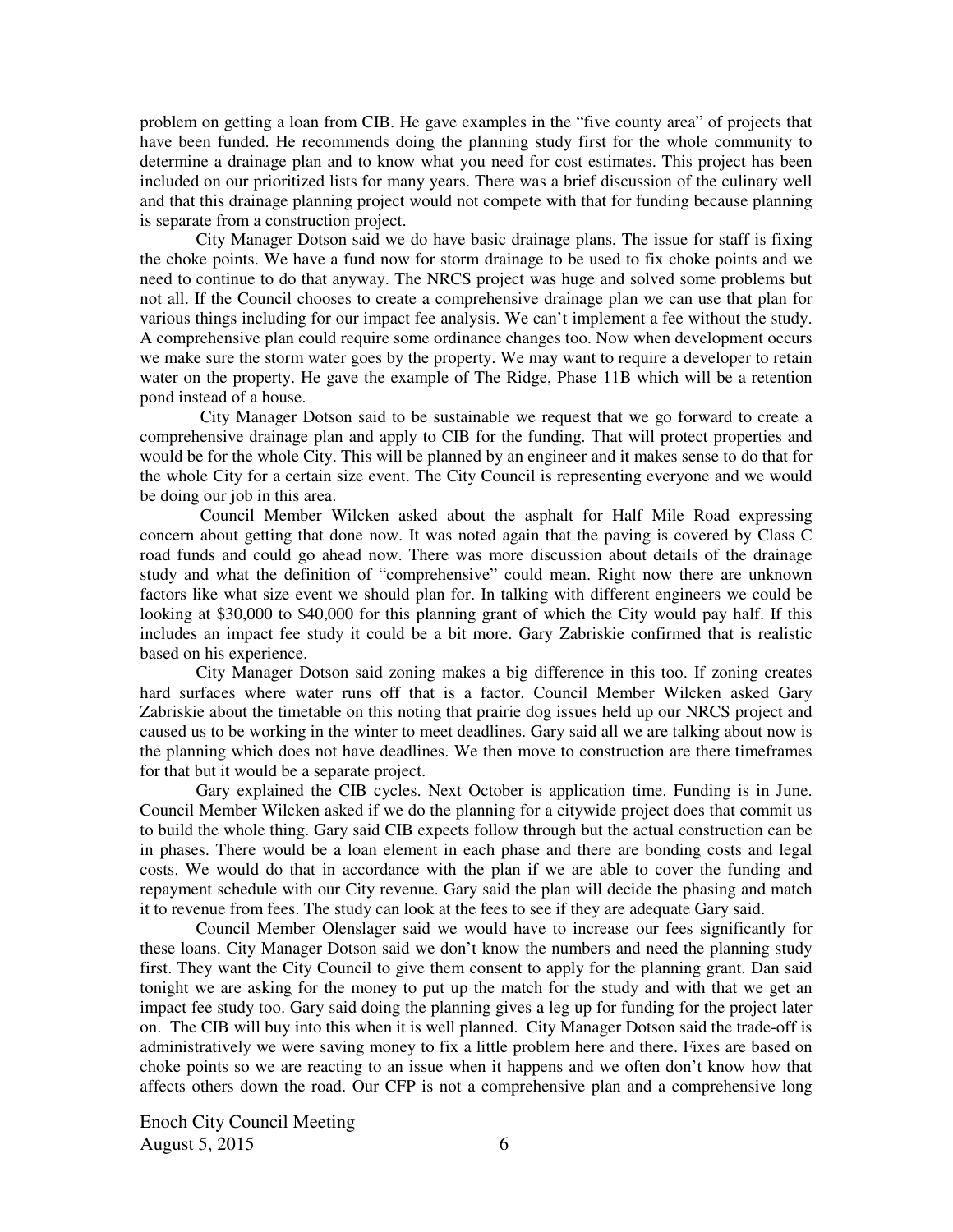term plan will help us. Council Member Johnson said we can either fix choke points or we can buy a plan. City Manager Dotson said we will still do fixes as needed throughout this process. It is not either/or. Dan said the drainage fund accumulated \$35,000 last year and will get \$42,000 this year so the City Council could appropriate up to \$77,000 to be spent this year.

There was more discussion of other details about time frames for the study to be done. Council Member Olenslager expressed concerns about being able to finance projects with limited revenue. It was noted that things change when homes are built but existing roads won't change. The CIB does not limit the time frame. City Manager Dotson said if you create a plan and don't do anything what good is it. We do not have a Capital facilities finance plan. That has to come to be able to finance these things. Dan concurred this has to include a look at our fee structure and a study would help. Our current fees won't cover much. A fee is a tax we levy and is for a specific service. We will have to review that too. When we get to an actual construction project the Council will have to look at what the financial obligation is.

Gary Zabriskie said the CIB loves to fund this type of project. Enoch is currently on the list for drainage. The culinary well is #1 and then storm water drainage improvements. Nothing would preclude the City Council from applying for a cash match. He has to vet projects like this and it is clearly needed in this community.

#### **11. DISCUSS AND TAKE ACTION ON HALF MILE ROAD ISSUES**

Mayor Rasmussen said it is proposed to apply to the CIB for the funding of the comprehensive drainage study. Gary Zabriskie said the application requires a separate public hearing between now and the time of application. **Council Member Wilcken made a motion to authorize moving forward with the comprehensive drainage plan application from CIB funds knowing we have to pay a 50% match. Council Member Griffiths seconded the motion and all voted in favor except Council Member Olenslager who voted no.** Motion passed 3 to 1.

Council Member Johnson said there is one more aspect of this. A resident of Half Mile Road came to him and adamantly wished to have Half Mile paved before this winter so we have to act now noting this is paid with Class C Road Funds. **Council Member Johnson made a motion to pave Half Mile Road now and finish all else later. Council Member Olenslager seconded the motion and all voted in favor.** 

## **12. PUBLIC COMMENTS**

Kay Ayers made comments about our community being safe and secure. Last month her son ran away and while others looked for him she called the police. The officer came out and she described the child. The officer called her to say he stopped a child who said he was not Wyatt Ayers although it turned out it was him. She expressed concern that the officer did not ask for a picture of the child before searching adding this is the quality of PD for which we spend  $\frac{1}{2}$ million. She added they need better training although the City should not pay for that. She expressed concern about the security of the City Office that her child had just wandered through unattended during the meeting.

David Owens said he has seen more action taken tonight than all year and he thanked the City Council. He said the Half Mile Road situation has been the source of much frustration and a comprehensive drainage plan is a good first step to fix all problems.

Lisa Baker thanked the City Council for finally making a plan adding this is a good first step. She said the City has to plan with zoning and drainage and she thanked City Manager Dotson. Now we can act and be productive. She said her daughter fell into one of the open drainage ditches at the Pioneer Day parade and was injured. Open trenches are not a good plan for the City and this is setting us up for lawsuits.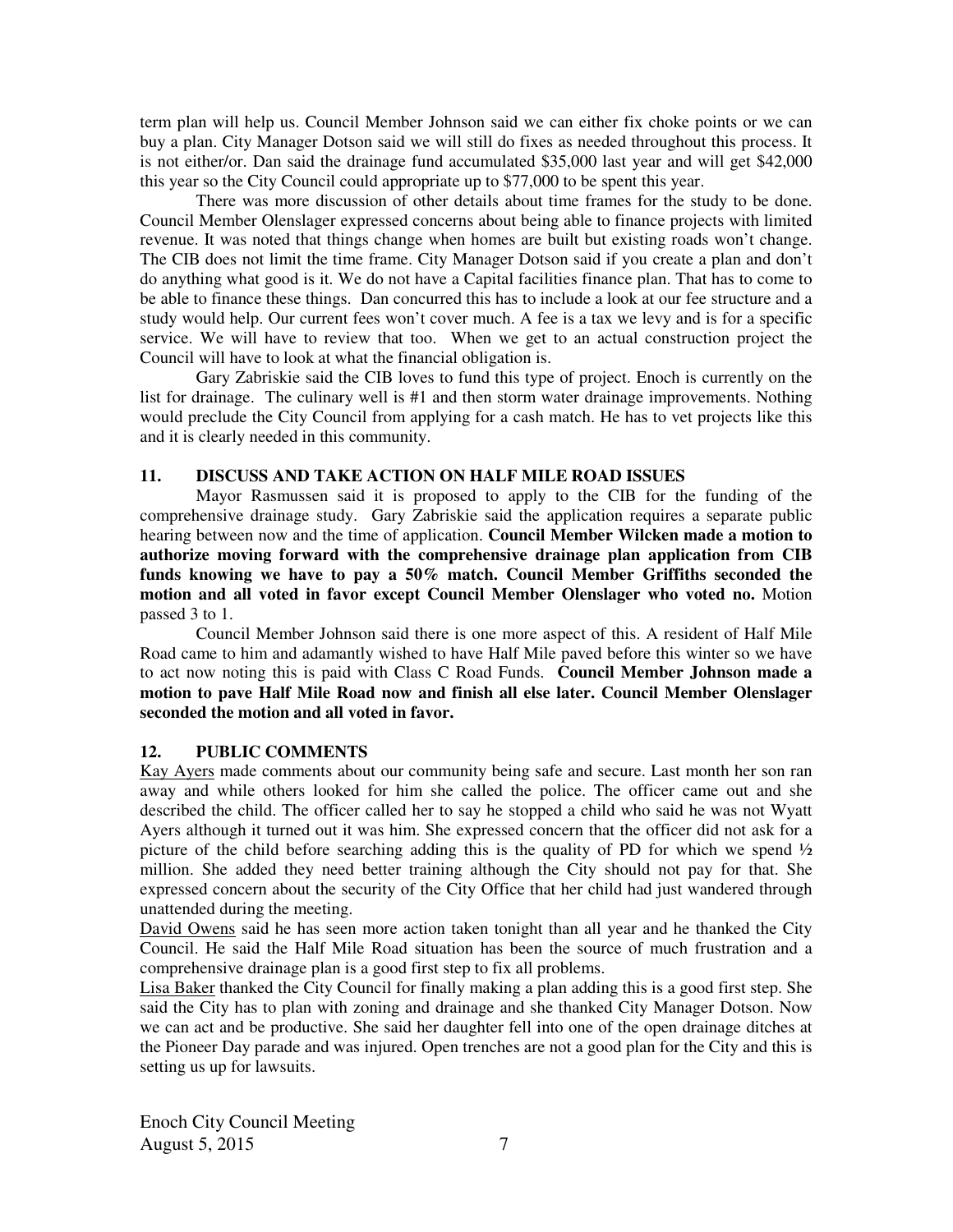Cam Findley said he too wanted to thank the City Council for approving CIB application for the drainage plan. He reiterated that paving the street is getting it back to normal which is a street that was flooding often and as plan goes forward Half Mile Road should stay a priority. Make that clear.

Melanie Johnson added her thanks too.

# **13. CORRESPONDENCE-**none

## **14. COUNCIL/STAFF REPORTS**

Council Member Olenslager said he has been to Planning Commission meetings and they do a lot of good work there. They are trained and knowledgeable and the City Council should not disregard their recommendations.

Council Member Griffiths said in regard to the Half Mile Road situation sometimes we put things off but sometimes you have to take the time to get good information. They have been trying to gather the best options before action was taken and better ideas came out. He also addressed Kay Ayers regarding the PD in defense of them. *Mayor Rasmussen interrupted to say we should not address comments in this forum.* 

Earl Gibson said he will call the contractor to get the asphalt ordered for Half Mile Road.

Dan Jessen said we need to remember the road paving is a multi-step process. The first patch will still be messy but it will be flush coated later before winter to smooth it out.

Tim Watson, City Engineer said to the Council to make sure they look into all options for zoning and planning. He cited a case in Cedar City he is working on where a large development was stopped due to issues like this. The lack of planning has caused development not to go in.

City Manager Dotson passed out a memo saying the power will be out next Monday, August  $10<sup>th</sup>$ from 1:00am to 11:00am. He met with Rocky Mountain Power today and this planned outage is a great opportunity to exercise our emergency plans. Utility interruption is a Level 2 emergency. He gave details of how a drill would work and how staff will practice their various duties for this emergency. We will use Facebook, Twitter, the newspaper, the website and on Citizen Alert, formerly reverse 911, to send a message to all residents registered with cell phones or land lines. This is an opportunity to practice for a long term outage event.

## **15. ADJOURN-Council Member Olenslager made a motion to adjourn. Council Member Johnson seconded the motion and all voted in favor.** The meeting ended at 8:35pm.

**\_\_\_\_\_\_\_\_\_\_\_\_\_\_\_\_\_\_\_\_\_\_\_\_\_\_\_\_\_\_\_\_\_\_\_ Julie Watson, Recorder Date**